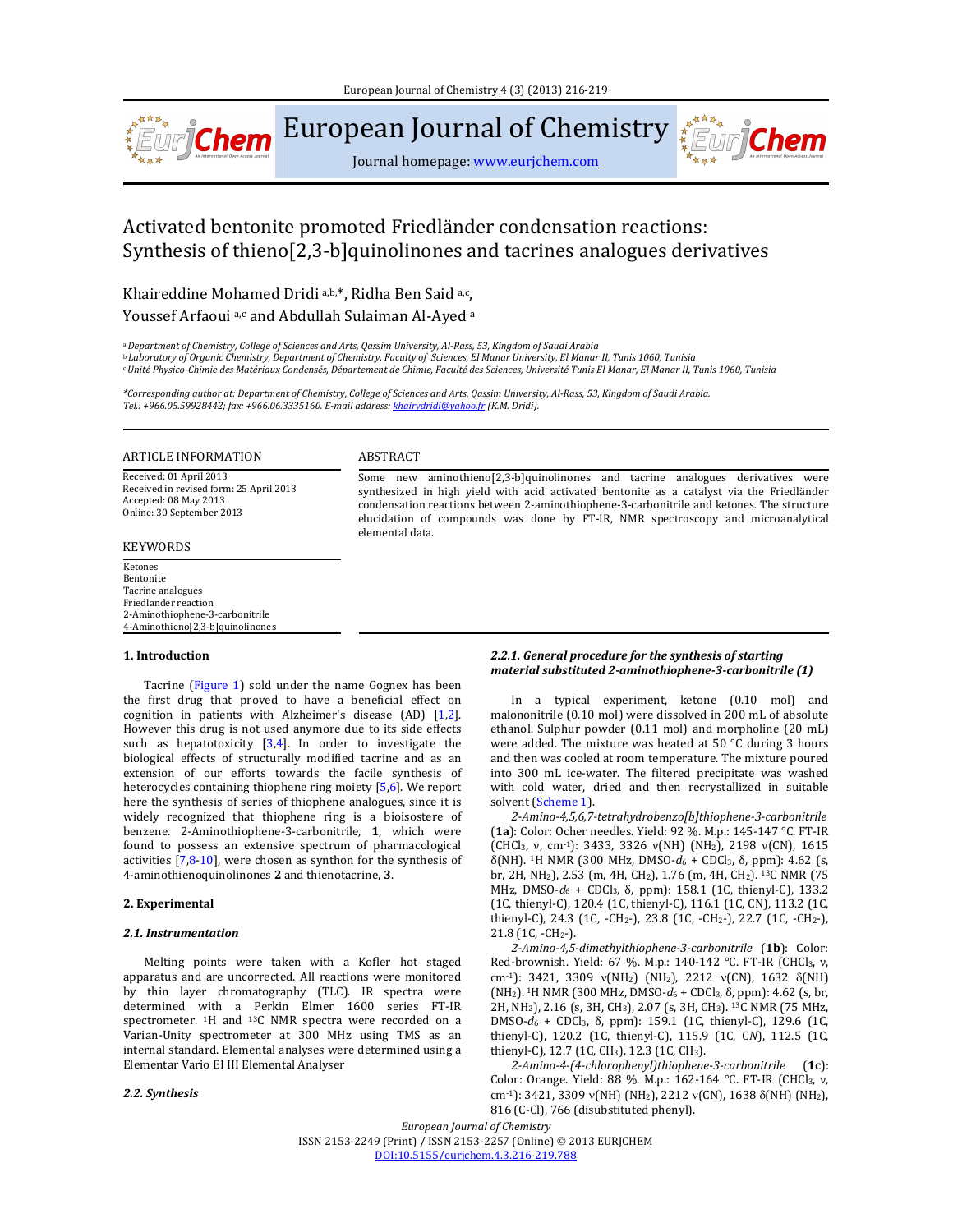

**Figure** 1. Chemical structures of tacrine, starting material 1 and the synthesized compounds 2 and 3.



**Scheme 1**

<sup>1</sup>H NMR (300 MHz, DMSO- $d_6$  + CDCl<sub>3</sub>, δ, ppm): 7.32 (d, 2H, *J* = 8.5 Hz, Ar-H), 7.04 (d, 2H,  $J = 8.5$  Hz, Ar-H), 6.87 (s, 1H, thienyl-H), 5.38 (s, br, 2H, NH<sub>2</sub>). <sup>13</sup>C NMR (75 MHz, DMSO- $d_6$  + CDCl<sub>3</sub>, δ, ppm): 165.2 (1C, thienyl-C), 137.6 (1C, thienyl-C), 134.7 (1C, Ar-C), 132.1 (1C, Ar-C), 128.1 (2C, Ar-C), 127.8 (2C, Ar-C), 121.2 (1C, thienyl-C), 115.6 (1C, CN), 104.0 (1C, thienyl-C).

## *2.2.2. General method for the Friedländer reaction*

## *2.2.2.1. Preparation of the activated bentonite*

In a reactor equipped with a condenser, a stirrer magnetic and a thermometer was charged a dry bentonite and then concentrated sulfuric acid was added (Mass of  $H<sub>2</sub>SO<sub>4</sub>/M$ ass of Bentonite = 0.3). The mixture was then heated at about 100  $\degree$ C, the temperature is kept constant during the entire process activation, by means of a water bath. The contact time is determined from the moment when the temperature of the suspension reaches  $100 °C$ . Activated bentonite is then filtered and then washed with distilled water until all traces acid. The wash cycle is completed when the filtrate no longer gives the reaction of sulphates with barium chloride. Bentonite, free of sulphates ions is then dried at 105 to 110  $\degree$ C, then ground and sieved. 

### *2.2.2.2. Procedure for the synthesis of compounds 2 and 3*

To a suspension of catalyst (AlCl<sub>3</sub> or activated bentonite) in dry 1,2-dichloroethane at room temperature under nitrogen, the corresponding aminothiophene  $1$  (5 mmol) and ketone  $(10)$ mmol) were added. The mixture was refluxed until the reaction was complete (monitoring by TLC).

When AlCl<sub>3</sub> was used: a solution of NaOH  $(10\%)$  was added until  $pH = 9$  and then, a mixture of water:THF  $(v: v, 1:2)$  was added and the mixture was extracted with dichloromethane. The organic layer was dried, filtered and evaporated. The collected solid was submitted to chromatography (CH<sub>2</sub>Cl<sub>2</sub>:MeOH, 9:1, *v*:*v*) to give the desired compound.

When activated bentonite was used as support catalyst: The mixture was filtered, a solution of water:THF (1:2, *v*:*v*) was added and usually work-up provided the product (Scheme 2).

*11‐Amino‐2,3,4,7,8,9‐hexahydro[1]benzothieno[2,3‐b] quinolin*-10(1H)-one (2a): Following the general method for the Friedländer reaction, AlCl<sub>3</sub> ( $800$  mg) or Activated bentonite (1000 mg) in dry 1,2-dichloroethane (50 mL) was reacted with cyclohexane-1,3-dione (10 mmol) and aminothiophene 1a (5 mmol). The mixture was refluxed for 24 h. Work-up and chromatography provided compound 2a. Color: Brown. Yield: 67 %. M.p.: 219-221 °C. FT-IR (KBr, v, cm⋅1): 3382, 3215 v(NH) (NH<sub>2</sub>), 1638  $v(CO)$ , 1589  $\delta(NH)$  (NH<sub>2</sub>), 1328 (NH<sub>2</sub>). <sup>1</sup>H NMR

(300 MHz, DMSO‐*d*6 , δ, ppm): 5.08 (s, br, 1H, NH2), 3.1‐2.8 (m, 4H, 2\*CH<sub>2</sub>), 2.66 (m, 2H, -CH<sub>2</sub>-CO-), 2.53 (m, 2H, =C-CH<sub>2</sub>), 2.12 (m, 2H, -CH<sub>2</sub>-CH<sub>2</sub>-CH<sub>2</sub>-CO-), 1.74 (m, 4H, 2<sup>\*</sup>CH<sub>2</sub>), 1.33 (s, br, 1H, NH<sub>2</sub> linked H-bonding to CO). <sup>13</sup>C NMR (75 MHz, DMSO- $d_6$ , δ, ppm): 199.7 (1C, CO), 162.9 (1C, -S-C=C(N)-), 161.8 (1C, -N=C- $CH_2$ -), 153.1 (1C, =C-NH<sub>2</sub>), 132.7 (1C, -C=C-S), 128.6 (1C, -C=C-S), 118.2 (1C, thienyl-C=C-C-NH<sub>2</sub>), 112.3 (1C, pyridinyl-C-CO), 40.1 (1C, -CH<sub>2</sub>-CO), 30.8 (1C, -CH<sub>2</sub>-CH<sub>2</sub>-CO), 28.4 (1C, thienyl-CH2‐CH2‐CH2‐CH2‐), 26.9 (1C, thienyl‐CH2‐CH2‐CH2‐CH2‐), 22.7 (1C, thienyl-CH<sub>2</sub>-CH<sub>2</sub>-CH<sub>2</sub>-CH<sub>2</sub>-), 21.4 (1C, thienyl-CH<sub>2</sub>-CH<sub>2</sub>-CH<sub>2</sub>- $CH_2$ -), 20.9 (1C, pyridinyl-CH<sub>2</sub>-CH<sub>2</sub>-). Anal. calcd. for C<sub>15</sub>H<sub>16</sub>N<sub>2</sub>OS: C, 66.15; H, 5.92; N, 10.29. Found: C, 66.08; H, 5.85; N, 10.34%.

*4‐Amino‐2,3‐dimethyl‐7,8‐dihydro‐6H‐thieno[2,3‐b]quinolin‐* 5-one (2b): Following the general method for the Friedländer reaction, AlCl<sub>3</sub> ( $800 \text{ mg}$ ) or Activated bentonite  $(1000 \text{ mg})$  in dry 1,2-dichloroethane (50 mL) was reacted with cyclohexane-1,3-dione (10 mmol) and aminothiophene **1b** (5 mmol). The mixture was refluxed for 24 h. Work-up and chromatography provided compound 2b. Color: Brown. Yield: 71 %. M.p.: 202-204 °C. FT-IR (KBr, v, cm<sup>-1</sup>): 3397, 3216 v(NH) (NH<sub>2</sub>), 1638  $v(CO)$ , 1587  $\delta(NH)$  (NH<sub>2</sub>), 1422  $\delta$ (CH) (CH<sub>2</sub>). <sup>1</sup>H NMR (300 MHz, DMSO-d<sub>6</sub>, δ, ppm): 5.33 (s, br, 1H, NH<sub>2</sub>), 2.97 (m, 2H, -CH<sub>2</sub>-CO-), 2.72 (m, 2H, =C-CH<sub>2</sub>), 2.53 (m, 3H, CH<sub>3</sub>), 2.37 (m, 3H, CH<sub>3</sub>), 2.11 (m, 2H, -CH<sub>2</sub>-CH<sub>2</sub>-CH<sub>2</sub>-CO-), 1.63 (s, br, 1H, NH<sub>2</sub> linked Hbonding to CO). <sup>13</sup>C NMR (75 MHz, DMSO-d<sub>6</sub>, δ, ppm): 201.2 (1C, CO), 162.1 (1C, -S-C=C(N)-), 161.6 (1C, -N=C-CH2-), 152.6 (1C, =C‐NH2), 138.2 (1C, ‐C=C‐S), 125.6 (1C, ‐C=C‐S), 121.9 (1C, thienyl-C=C-C-NH<sub>2</sub>), 112.5 (1C, pyridinyl-C-CO), 39.9 (1C, -CH<sub>2</sub>-CO), 29.8 (1C, -CH<sub>2</sub>-CH<sub>2</sub>-CO), 21.4 (1C, pyridinyl-CH<sub>2</sub>-CH<sub>2</sub>-), 14.8 (1C, CH<sub>3</sub>), 13.1 (1C, CH<sub>3</sub>). Anal. calcd. for  $C_{13}H_{14}N_2OS$ : C, 63.39; H, 5.73; N, 11.37. Found: C, 63.43; H, 5.68; N, 10.41%.

*4‐Amino‐3‐(4‐chlorophenyl)‐7,8‐dihydro‐6H‐thieno[2,3‐b] quinolin-5-one* (2c): Following the general method for the Friedländer reaction, AlCl<sub>3</sub> (800 mg) or Activated bentonite (1000 mg) in dry 1,2-dichloroethane (50 mL) was reacted with cyclohexane-1,3-dione (10 mmol) and aminothiophene 1c (5 mmol). The mixture was refluxed for 24 h. Work-up and chromatography provided compound 2c. Color: Brown. Yield: 64 %. M.p.: 234-236 °C. FT-IR (KBr, v, cm⋅1): 3396, 3212 v(NH) (NH<sub>2</sub>), 1636  $v(CO)$ , 1587  $\delta(NH)$  (NH<sub>2</sub>), 831 (C-Cl), 765 (disubstituted phenyl). 1H NMR (300 MHz, DMSO‐*d*6, δ, ppm): 7.36 (m, 4H, Ar-H), 6.86 (s, 1H, thienyl-H), 5.28 (s, br, 1H, NH<sub>2</sub>), 2.91 (m, 2H, N=C-CH<sub>2</sub>), 2.63 (m, 2H, -CH<sub>2</sub>-CO-), 2.07 (m, 2H, - $CH_2$ - $CH_2$ - $CH_2$ - $CO$ -), 1.42 (s, br, 1H, NH<sub>2</sub> linked H-bonding to  $CO$ ). <sup>13</sup>C NMR (75 MHz, DMSO-d<sub>6</sub>, δ, ppm): 198.3 (1C, CO), 161.8 (1C,  $-S-C=C(N)$ -), 160.1 (1C,  $-N=C-CH_2$ -), 154.3 (1C,  $=C-NH_2$ ), 145.9 (1C, ‐C=C‐S), 136.2 (1C, C‐Ar), 135.6 (1C, Cl‐C‐Ar), 134.2 (2C,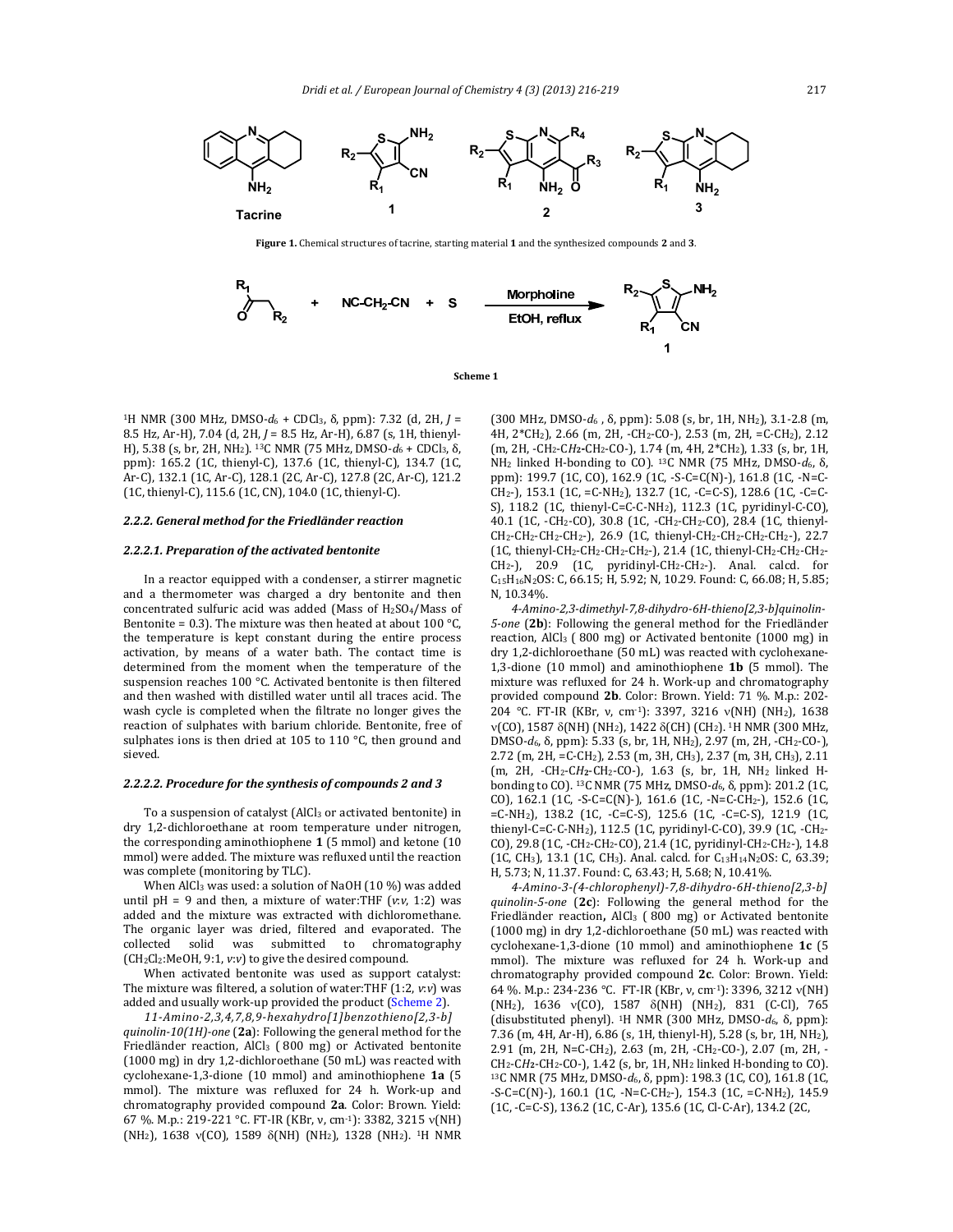

Reagents and conditions i)  $\beta$ -diketone, catalyst, 1,2-dichloroethane, reflux. ii) cyclohexanone, catalyst, 1,2-dichloroethane, reflux

**Scheme 2**

CH-Ar), 129.3 (2C, CH-Ar), 128.7 (1C, -C=C-S), 121.2 (1C, thienyl-C=C-C-NH<sub>2</sub>), 115.2 (1C, pyridinyl-C-CO), 33.8 (1C, -CH<sub>2</sub>-CO), 25.4 (1C, -CH<sub>2</sub>-CH<sub>2</sub>-CO), 22.7 (1C, pyridinyl-CH<sub>2</sub>-CH<sub>2</sub>-). Anal. Calcd. For C<sub>17</sub>H<sub>13</sub>ClN<sub>2</sub>OS: C, 62.10 ; H, 3.98 ; N, 8.52 . Found: C, 62.14 ; H, 4.01; N, 8.47%.

*1‐[4‐Amino‐3‐(4‐chlorophenyl)‐6‐methylthieno[2,3‐b] pyridin‐5‐yl]ethanone* (**2d**): Following the general method for the Friedländer reaction, AlCl<sub>3</sub> (800 mg) or Activated bentonite  $(1000 \text{ mg})$  in dry 1,2-dichloroethane  $(50 \text{ mL})$  was reacted with cyclohexane-1,3-dione (10 mmol) and aminothiophene **1c** (5 mmol). The mixture was refluxed for 24 h. Work-up and chromatography provided compound 2d. Color: Brown. Yield: 73 %. M.p.: 208-210 ℃. FT-IR (KBr, v, cm-1): 3349, 3224 v(NH)  $(NH_2)$ , 1635 v(CO), 1589  $\delta(NH)$  (NH<sub>2</sub>), 831 (C-Cl), 766 (disubstituted phenyl). 1H NMR (300 MHz, DMSO‐*d*6, δ, ppm): 7.41 (m, 4H, ArH), 6.89 (s, 1H, thienyl-H), 5.17 (s, br, 1H, NH<sub>2</sub>), 2.66 (m, 3H, N=C-CH<sub>3</sub>), 2.52 (m, 3H, CH<sub>3</sub>-CO-), 1.68 (s, br, 1H, NH<sub>2</sub> linked H-bonding to CO). <sup>13</sup>C NMR (75 MHz, DMSO-d<sub>6</sub>, δ, ppm): 197.4 (1C, CO), 161.3 (1C, -S-C=C(N)-), 158.6 (1C, -N=C-CH<sub>3</sub>), 154.7 (1C, =C-NH<sub>2</sub>), 145.9 (1C, -C=C-S), 135.9 (1C, C-Ar), 135.2 (1C, Cl‐C‐Ar), 134.2 (2C, CH‐Ar), 128.7 (2C, CH‐Ar), 127.2 (1C, ‐C=C‐S), 121.4 (1C, thienyl‐C=C‐C‐NH2), 115.5 (1C, pyridinyl‐C‐CO), 17.1 (1C, CH<sub>3</sub>), 14.2 (1C, CH<sub>3</sub>). Anal. Calcd. For C<sub>16</sub>H<sub>13</sub>ClN<sub>2</sub>OS: C, 60.66; H, 4.14; N, 8.85 . Found: C, 60.61; H, 4.17; N, 8.91%. 

*(4‐Amino‐2‐trifluoromethyl‐5,6,7,8‐tetrahydrobenzo[4,5] thieno[2,3‐b]pyridin‐3‐yl)thiophen‐2‐yl‐methanone* (**2e**): Following the general method for the Friedländer reaction, AlCl<sub>3</sub> (800 mg) or Activated bentonite (1000 mg) in dry 1,2dichloroethane (50 mL) was reacted with 1-thiophen-2ylbutane‐1,3‐dione (10 mmol) and aminothiophene **1a** (5 mmol). The mixture was refluxed for 24 h. Work-up and chromatography provided compound 2e. Color: Yelllow-Brown. Yield: 68 %. M.p.: 183-185 °C. FT-IR (KBr, v, cm-1): 3376, 3253  $v(NH)$  (NH<sub>2</sub>), 1672  $v(CO)$ , 1583  $\delta(NH_2)$  (NH<sub>2</sub>). <sup>1</sup>H NMR (300 MHz, DMSO-*d*<sub>6</sub> + CDCl<sub>3</sub>, δ, ppm): 7.2 (d, *J* = 5.2 Hz, 1H, thiophene-H), 6.8-6.5 (m, 2H, -thienyl-H), 5.82 (s, br, 1H, NH<sub>2</sub>), 2.83 (m, 2H, -CH<sub>2</sub>), 2.58 (m, 2H, -CH<sub>2</sub>), 2.08 (m, 4H, 2\*-CH<sub>2</sub>), 1.72 (s, br, 1H, NH<sub>2</sub> linked H-bonding to CO).  $^{13}$ C NMR (75 MHz, DMSO-d<sub>6</sub>, δ, ppm): 196.5 (1C, CO), 163.7 (1C, -S-C=C(N)-), 159.2  $(1C, -N=C-CF_3), 151.7 (1C, =C-NH_2), 146.8 (1C, -C=C-S), 136.2,$ (1C, thienyl-C), 131.2 (1C, thienyl-C), 130.1 (1C, thienyl-C), 128.5 (1C, thienyl-C), 126.3 (1C, -C=C-S), 125.7 (1C, thienyl-C=C-C-NH<sub>2</sub>), 118.2 (1C, pyridinyl-C-CO), 114.2 (1C, CF<sub>3</sub>), 28.3 (1C, ‐CH2‐CH2‐CH2‐CH2‐), 28.1 (1C, ‐CH2‐CH2‐CH2‐CH2‐), 25.3 (1C, -CH<sub>2</sub>-CH<sub>2</sub>-CH<sub>2</sub>-CH<sub>2</sub>-), 24.8 (1C, -CH<sub>2</sub>-CH<sub>2</sub>-CH<sub>2</sub>-CH<sub>2</sub>-). Anal. calcd. for C<sub>17</sub>H<sub>13</sub>F<sub>3</sub>N<sub>2</sub>OS: C, 58.28; H, 3.74; N, 8.00. Found: C, 58.19; H, 3.82; N, 8.07%.

*11‐Amino‐1,2,3,4,7,8,9,10‐octahydro[1]benzothieno[2,3‐b] quinoline* (**3a**): Following the general method for the Friedländer reaction, AlCl<sub>3</sub> (800 mg) or Activated bentonite (1000 mg) in dry 1,2-dichloroethane (50 mL) was reacted with cyclohexanone (10 mmol) and aminothiophene **1a** (5 mmol). The mixture was refluxed for 24 h. Work-up and chromatography provided compound **3a**. Color: Brown. Yield: 93 %. M.p.: 215-217 °C. FT-IR (KBr, v, cm⋅1): 3471, 3356 v(NH)  $(NH_2)$ , 1602  $\delta(NH)$  (NH<sub>2</sub>), 1431 (CH<sub>2</sub>). <sup>1</sup>H NMR (300 MHz, DMSO-*d*<sub>6</sub>, δ, ppm): 4.62 (s, br, 2H, NH<sub>2</sub>), 2.93 (m, 2H, CH<sub>2</sub>), 2.81 (m, 2H, CH<sub>2</sub>), 2.51 (m, 4H, 2\*CH<sub>2</sub>), 1.96-1.91 (m, 8H, 4\*CH<sub>2</sub>). <sup>13</sup>C NMR (75 MHz, DMSO-d<sub>6</sub>, δ, ppm): 159.1 (1C, -S-C=C(N)-), 153.9 (1C, ‐N=C‐CH2‐), 147.7 (1C, =C‐NH2), 132.8 (1C, ‐C=C‐S), 131.6 (1C, ‐C=C‐S), 126.1 (1C, thienyl‐C=C‐C‐NH2), 117.3 (1C, pyridinyl‐C‐CH<sub>2</sub>), 43.7 (1C, thienyl‐CH<sub>2</sub>‐CH<sub>2</sub>‐CH<sub>2</sub>‐CH<sub>2</sub>‐), 42.6 (1C, thienyl-CH<sub>2</sub>-CH<sub>2</sub>-CH<sub>2</sub>-CH<sub>2</sub>-), 33.3 (1C, pyridinyl-CH<sub>2</sub>-CH<sub>2</sub>-CH<sub>2</sub>-CH<sub>2</sub>-), 31.0 (1C, pyridinyl-CH<sub>2</sub>-CH<sub>2</sub>-CH<sub>2</sub>-CH<sub>2</sub>-CH<sub>2</sub>-), 25.7 (1C, pyridinyl-CH<sub>2</sub>-CH<sub>2</sub>-CH<sub>2</sub>-CH<sub>2</sub>-CH<sub>2</sub>-), 23.4 (1C, thienyl-CH<sub>2</sub>-CH<sub>2</sub>-CH<sub>2</sub>-CH<sub>2</sub>-), 22.6 (1C, thienyl-CH<sub>2</sub>-CH<sub>2</sub>-CH<sub>2</sub>-CH<sub>2</sub>-), 21.9 (1C, pyridinyl-CH<sub>2</sub>-CH<sub>2</sub>-CH<sub>2</sub>-CH<sub>2</sub>-). Anal. calcd. for C<sub>15</sub>H<sub>18</sub>N<sub>2</sub>S: C, 69.71; H, 7.02; N, 10.83. Found: C, 69.52; H, 7.08; N, 10.91%.

*2,3‐Dimethyl‐5,6,7,8‐tetrahydrothieno[2,3‐b]quinolin‐4‐ amine* (3b): Following the general method for the Friedländer reaction, AlCl<sub>3</sub> (800 mg) or Activated bentonite (1000 mg) in dry 1,2-dichloroethane (50 mL) was reacted with cyclohexanone (10 mmol) and aminothiophene **1b** (5 mmol). The mixture was refluxed for 24 h. Work-up and chromatography provided compound 3b. Color: Grey. Yield: 88 %. M.p.: 166-168 °C. FT-IR (KBr, v, cm<sup>-1</sup>): 3496, 3343 v(NH)  $(NH<sub>2</sub>)$ , 2922, 2857 v(CH) (CH<sub>3</sub>), 1632  $\delta(NH)$  (NH<sub>2</sub>), 1279 (NH<sub>2</sub>). <sup>1</sup>H NMR (300 MHz, DMSO- $d_6$  + CDCl<sub>3</sub>, δ, ppm): 4.58 (s, br, 2H, NH<sub>2</sub>), 2.91 (m, 2H, CH<sub>2</sub>), 2.53 (s, 3H, CH<sub>3</sub>), 2.41 (s, 3H, CH<sub>3</sub>), 1.96-1.91 (m, 6H, 3<sup>\*</sup>CH<sub>2</sub>). <sup>13</sup>C NMR (75 MHz, DMSO- $d_6$ , δ, ppm): 158.3 (1C, -S-C=C(N)-), 153.8 (1C, -N=C-CH2-), 147.2 (1C, =C-NH<sub>2</sub>), 133.1 (1C, -C=C-S), 123.6 (1C, -C=C-S), 126.3 (1C, thienyl-C=C-C-NH<sub>2</sub>), 113.5 (1C, pyridinyl-C-CH<sub>2</sub>), 34.3 (1C, -CH<sub>2</sub>-CH<sub>2</sub>-CH<sub>2</sub>-CH<sub>2</sub>-), 33.1 (1C, -CH<sub>2</sub>-CH<sub>2</sub>-CH<sub>2</sub>-CH<sub>2</sub>-), 27.3 (1C, -CH<sub>2</sub>-CH<sub>2</sub>-CH<sub>2</sub>-CH<sub>2</sub>-), 23.5 (1C, -CH<sub>2</sub>-CH<sub>2</sub>-CH<sub>2</sub>-CH<sub>2</sub>-), 14.8 (1C, -CH<sub>3</sub>), 14.1 (1C, -CH<sub>3</sub>). Anal. calcd. for C<sub>13</sub>H<sub>16</sub>N<sub>2</sub>S: C, 67.20; H, 6.93; N, 12.07. Found: C, 67.13; H, 7.04; N, 12.26%.

*4‐Amino‐3‐(4‐chlorophenyl)‐5,6,7,8‐tetrahydrothieno[2,3‐ b]quinoline* (3c): Following the general method for the Friedländer reaction, AlCl<sub>3</sub>  $(800 \text{ mg})$  or Activated bentonite  $(1000 \text{ mg})$  in dry 1,2-dichloroethane  $(50 \text{ mL})$  was reacted with cyclohexanone (10 mmol) and aminothiophene 1c (5 mmol).